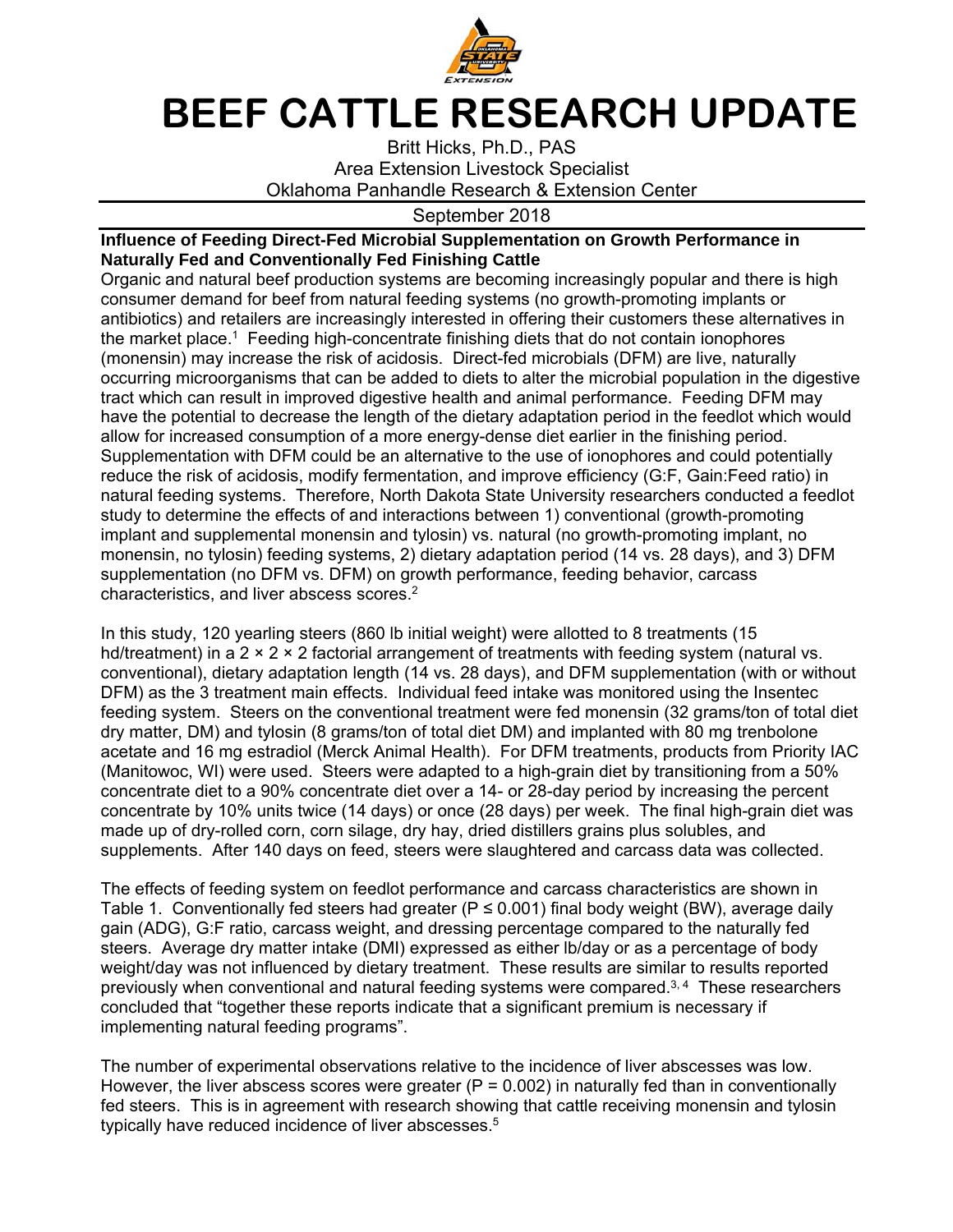| Item                             | Conventional | <b>Natural</b> | P-value |
|----------------------------------|--------------|----------------|---------|
| Feedlot Performance:             |              |                |         |
| Initial weight, Ib               | 870          | 851            | 0.12    |
| Final weight, Ib                 | 1368         | 1310           | 0.001   |
| ADG, Ib/day                      | 3.58         | 3.19           | < 0.001 |
| DMI, Ib/day                      | 25.08        | 24.75          | 0.48    |
| DMI, % of BW/day                 | 2.22         | 2.23           | 0.10    |
| Gain:Feed                        | 0.143        | 0.130          | < 0.001 |
| <b>Carcass Characteristics:</b>  |              |                |         |
| Hot carcass weight, Ib           | 826          | 778            | < 0.001 |
| Dressing percentage              | 60.4         | 59.5           | 0.001   |
| Fat thickness, in.               | 0.477        | 0.463          | 0.55    |
| Rib-eye area, sq. in.            | 11.86        | 11.48          | 0.08    |
| Marbling Score <sup>1</sup>      | 470          | 508            | 0.02    |
| Liver abscess score <sup>2</sup> | 0.267        | 0.889          | 0.002   |
| <b>KPH, %</b>                    | 1.82         | 1.94           | 0.002   |

| Table 1. Effects of feeding system on feedlot performance and carcass |
|-----------------------------------------------------------------------|
| characteristics.                                                      |

 $1400 =$  small<sup>o</sup> marbling: 500 = modest<sup>o</sup> marbling.

2 Presence of liver abscesses were scored using a 3-point scale [no abscess (0), 1 or 2 small (less than ~2.5 cm in diameter) abscesses or abscess scars (1), 2 to 4 active abscesses under 2.5 cm in diameter or 1 larger (<2.5 cm in diameter) active abscess (2), more than 5 active small abscesses or more than 1 large active abscess (3)]. Adapted from Swanson et al., 2018.

The data showed that conventionally fed steers generally spent less time eating per visit (4.4 vs. 5.4 minutes;  $P = 0.02$ ) and more time eating per day (96 vs. 90 minutes;  $P = 0.01$ ) than naturally fed steers. The authors suggested that this potentially could be because of changes in the ruminal environment with the inclusion of monensin in the conventionally fed steers, therefore moderating feeding behavior throughout the day.

Supplementation with DFM did not influence overall growth performance although it did appear to interact with feeding system to influence ADG and gain efficiency ( $P \le 0.02$ ). Conventionally fed steers supplemented with DFM had the greatest ( $P \le 0.05$ ) ADG and G:F. Whereas, naturally fed steers supplemented with DFM had the lowest ( $P \le 0.05$ ) ADG and G:F. Conventionally fed and naturally fed steers not supplemented with DFM were intermediate ( $P \le 0.05$ ). However, the researchers noted that it is unclear as to the biological significance of this finding. Time eating per visit (5.1 vs. 4.7 minutes) and per meal (12.3 vs. 11.5 minutes) was greater ( $P = 0.05$ ) in steers supplemented with DFM than in steers not supplemented with DFM.

Length of dietary adaptation generally did not influence overall growth performance. However, it was noted that visual observation suggests that there was minimal incidence of subacute or acute acidosis during the dietary adaptation period for steers adapted over 14 or 28 d.

In conclusion, these data indicate that conventionally fed steers have improved growth performance. Whereas, length of dietary adaptation and DFM supplementation had minimal effects on growth performance but did influence and interact with feeding system to influence feeding behavior.